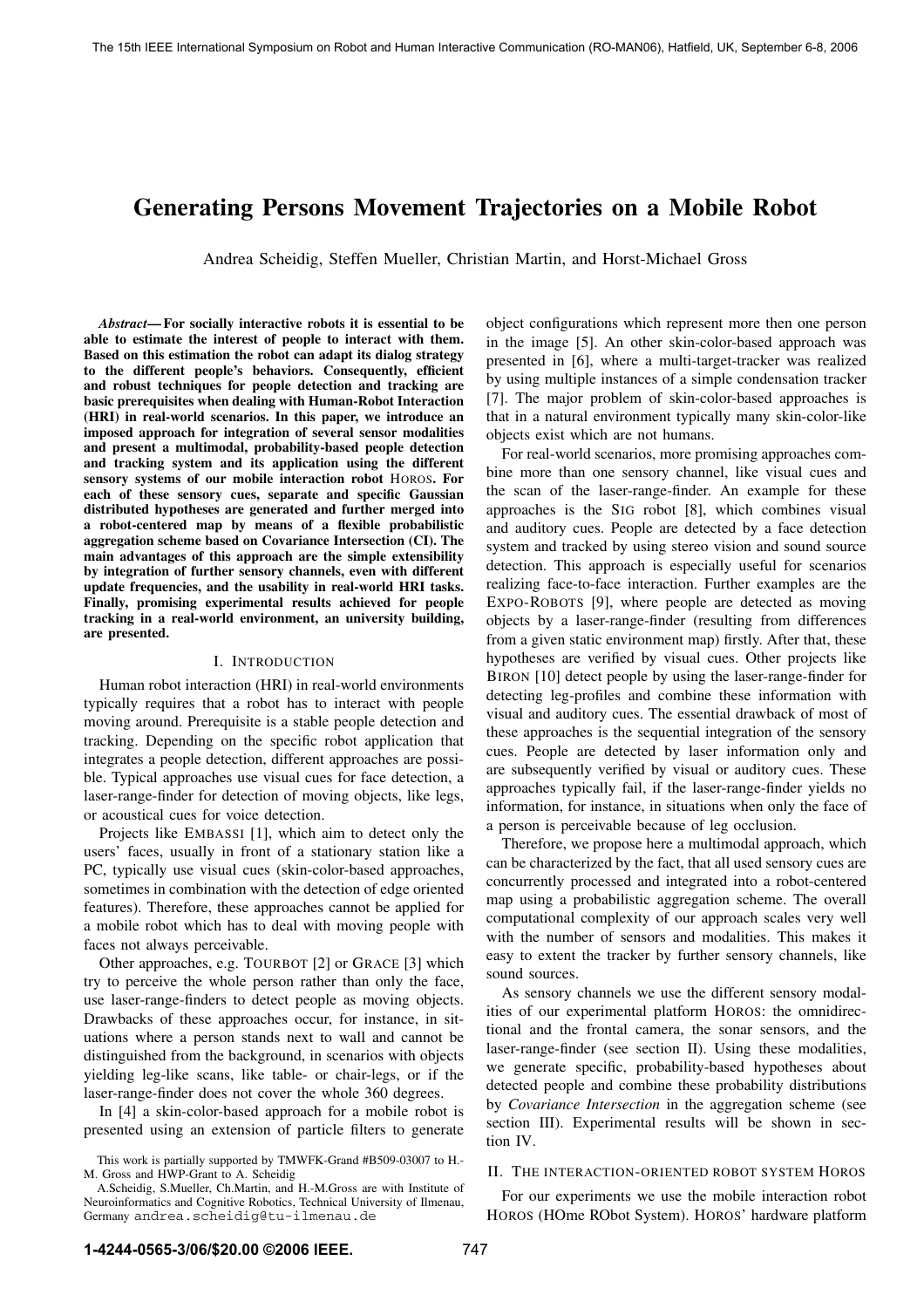is an extended Pioneer robot from ActiveMedia. It integrates an on-board PC (Pentium M, 1.6 GHz, 512MB) and is equipped with a laser-range-finder (SICK) and sonar sensors. For the purpose of HRI, this platform was mounted with different interaction-oriented modalities (see Figure 1). These include a tablet PC for touch-based interaction, speech recognition and speech generation. The robot was further extended by a robot face which integrates an omnidirectional fisheye camera, two microphones, and two frontal cameras for person detection and analysis of the user's features. Subsequently, the laser-range-finder, the sonar sensors, the omnidirectional and the frontal camera are discussed in the context of a robust multimodal people detection and tracking.



Fig. 1. Sensory and motor modalities of the mobile interaction-oriented robot HOROS (HOme RObot System). The laser-range-finder, the sonar sensors, and all three cameras are used here for people detection and tracking.

**Laser-based information:** The laser-range-finder is a very precise sensor with a resolution of one degree, perceiving the frontal 180 degree field of HOROS (see Figure 2 left, top row). It is fixed on the robot approximately 30 cm above the ground. Therefore it can only perceive the legs of people.

Based on the approach presented in [11], we also analyze the scan of the laser-range-finder for leg-pairs using a heuristic method. The measurements are segmented into local groups of similar distance values. Then each segment is checked for different conditions like width, deviation and others that are characteristic for legs. The distance between segments classified as legs is pairwise computed to determine whether this could be a human pair of legs. For each pair found, the distance and direction to the robot is extracted. This approach yields very good results for distances of people which stand less than 3 meters away. In a greater distance legs are relatively often missed due to the limited resolution of the laser-range-finder (The gaps between single rays become to large.). The strongest disadvantage of this approach is its false-positive classification detecting tableor chair-legs and also other narrow objects as legs. People

standing sideways to the robot or wearing long skirts do not yield appropriate values of the laser-range sensor to detect their legs resulting in a relatively high false-negative rate.



Fig. 2. Exemplary sensory inputs from the laser-range-finder and the sonar depicted in the top row and from the fisheye camera and the frontal camera depicted in the lower row for a typical situation, where two people standing in front of the robot. In the pictures of the laser and the sonar scan, the robot is located at the 0,0 coordinate straightened ahead. Together with the exemplary inputs the principle range of each sensory cue to detect people is depicted. As can be seen, each sensor covers a specific area around the robot. Consequently best tracking results are to be expected if all sensory cues are used concurrently.

**Sonar-based information:** Furthermore, HOROS has 16 sonar sensors arranged at the Pioneer platform approximately 20 cm above the ground. The disadvantage of these sonar sensors is their high inaccuracy. The measurement depends not only on the distance to an object, but also on the object's material, the direction of the reflecting surface, crosstalk effects when using several sonar sensors, and the absorption of the broadcasted sound. Because of these drawbacks, only distances of less than 2 meters can be considered for people detection. Different to the laser scan it is not possible to detect leg-pairs using sonar sensors. Therefore, each measurement of less than 2 meters will be used as a hypothesis for a person (see Figure 2 right, top row). If the robot is localized in its operational area, these hypotheses could be further refined by comparing the position of each hypothesis with a given local map of the environment. If the hypothesis would correspond to a static obstacle in the map, it could be neglected. The disadvantage of this refinement strategy is, that people standing near by an obstacle often are not considered as valid person hypotheses. Nevertheless, sonar sensors are indispensable for the observation area behind the robot, because no other distance measurement sensors are available there.

**Fisheye camera:** As third sensory cue we use an omnidirectional camera with a fisheye lens yielding a 360 degree view around the robot. An example of an image resulting from this camera is depicted in Figure 2, left bottom.

To detect people in the omnidirectional image, a skincolor-based multi-target-tracker [6] is used. This tracking system is based on the condensation algorithm [7]. It has been extended to allow the visual tracking of multiple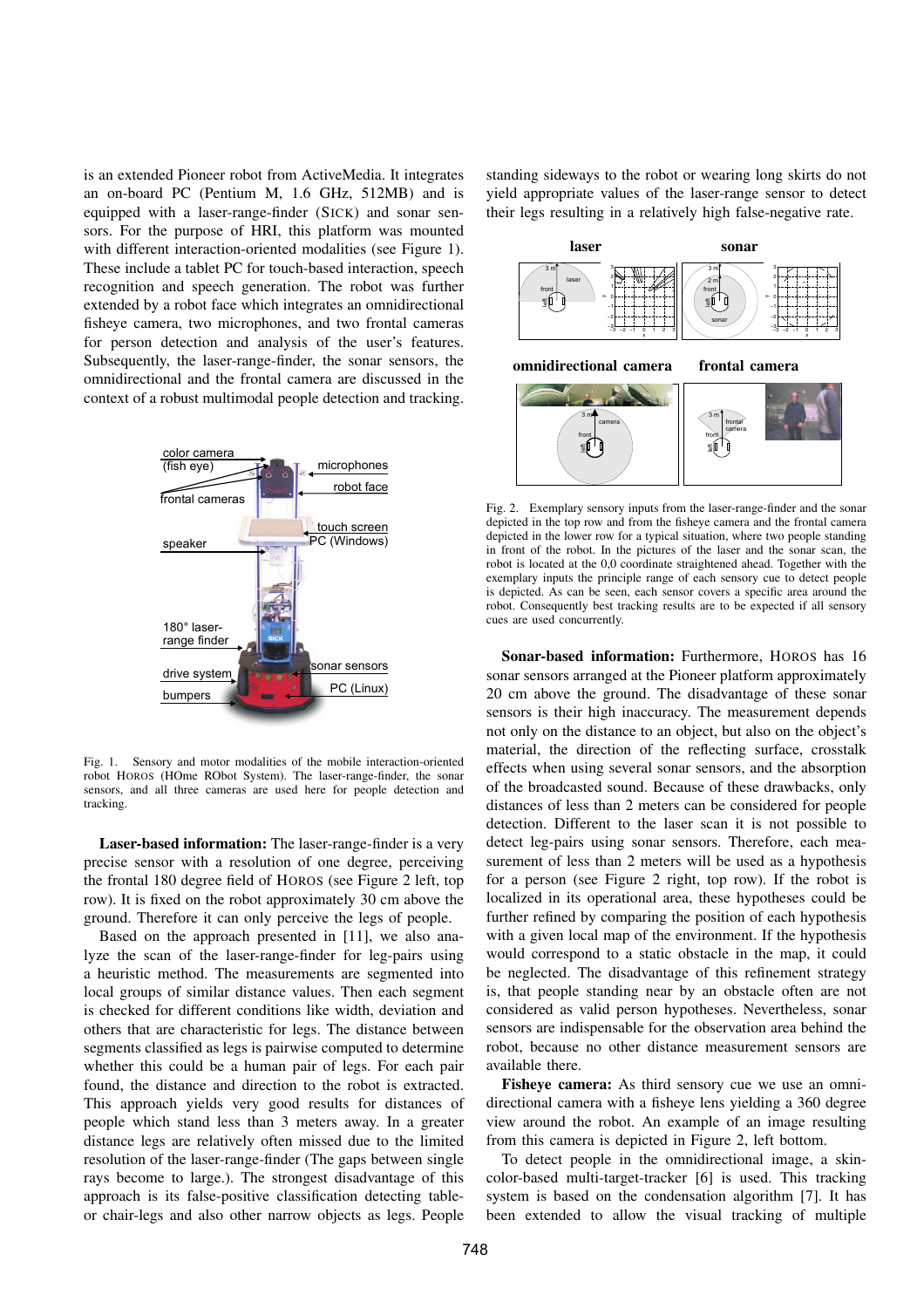objects at the same time. This way, particle clouds used to estimate the probability of people in the omnidirectional image can concentrate on several skin-colored objects. A typical problem of this simple feature extraction for observation is to possibly track a large spectrum of skin-colored but non-human objects, like wooden shelves. We used this straightforward approach for visual people detection because it is much faster than subsampling the whole image trying to find regions of interest and because it is resistant to minor interferences due to the used skin-color-model [6].

A people detection using omnidirectional camera images only yields hypotheses about the direction of a person but not about his/her distance. Therefore by the usage of hypotheses from the camera together with the hypotheses from the laserrange-finder and the sonar sensors the missing distance information from the camera can be compensated. Nevertheless, in Section III-C we discuss alternative approaches for the combination of visual and distance information.

**Frontal camera:** As fourth sensory cue, a frontal camera yielding an approximately 90 degree frontal view is utilized (see Figure 2, bottom right). To detect people in the image of the frontal camera, we use the face detection algorithm from VIOLA and JONES [12] to find frontal view faces. Using only the image from the frontal camera would result in the detection of only few people in front of the robot. Similar to the omnidirectional camera, information about the distance of people is not available directly. In Section III-C, we also discuss methods to integrate the information from the frontal camera with distance information from laser and sonars.

Subsequently, the general idea of the developed architecture for the aggregation of the several sensory systems is presented.

## III. GENERATION AND TRACKING OF OBJECT HYPOTHESES

# *A. Generation of sensor-specific position hypotheses*

For the purpose of tracking, the sensor-specific information about detected humans is converted into Gaussian distributions  $\phi(\mu, C)$ . The mean  $\mu$  equals the position of the detection in robot-centric Cartesian coordinates, and the covariance matrix C represents the uncertainty about this position. The form of the covariance matrix is sensor-dependent due to the different sensor characteristics described in section II. Furthermore, the sensors have different error rates of misdetections that have to be taken into account. This is realized by means of different sensor specific weights during aggregation. All computation is done in the robot-centric  $x, y$ space, which makes the motion update easier. Examples for the resulting distributions are shown in Fig. 3.

**Laser-based information:** The laser-range-finder yields very precise data, hence the corresponding variances are small and the distribution is narrow (see Figure 3, top). The mean value of the Gaussian depends on the distance of the detected leg-pair and both variances are fixed with approximately 0.4 meters. Despite the insufficiencies of this sensor like the limited perception space (see section II), the probability of a misdetection is the lowest of the used

sensors, and so the used weight to represent the certainty of a sensor hypotheses is the highest.

**Sonar information:** Information from the sonar tends to be very noisy, imprecise and unreliable. Therefore, the variances are large and the impact on the certainty of a hypothesis is lower. Nevertheless, the sonar is indispensable to support people tracking behind the robot. With that, we are at least able to form an estimate of the distance for a vision-based hypothesis.



Fig. 3. Exemplary hypotheses, representing the situation depicted in the images of Figure 2, where two people are standing in front of the robot. In each picture the robot is located at the 0,0 coordinate straightened ahead. The top row shows the hypotheses generated from the laser and the sonars. There can be seen one hypothesis for each person and additionally a hypothesis generated by the pillar. The bottom row shows the generated hypotheses using the camera systems. Using the omnidirectional camera (left) two hypotheses can be obtained, which contain no direct distance information. Because of the limited perception range of the frontal camera (right), only one hypothesis can ge generated.

**Fisheye and frontal camera:** In contrast to distance measuring sensors, the cameras can only provide exact information about the angle of a detection, but not about the distance of a person (see section II).

For both cameras, the means of the Gaussians in angular direction are determined directly by the sensor detections. Furthermore, the Gaussians have fixed values in the distance direction, with 1.5 meters for the fisheye camera and 2 meters for the frontal camera (the frontal camera can perceive people in greater distances).

For the variance of the distance, a large value of 1 meter was selected for the Gaussians of both cameras. The variance in angular direction was also chosen as fixed for the frontal camera with a value of 0.6 meters. For the fisheye camera, this variance is directly determined by the angular variance of the particle distribution generated by the skin-color based multi-person-tracker yielding the visual detection hypotheses (see Section II).

The modelling and integration of additional sensory cues, like human voice localization or other features from the camera image (like movement), can be done in a similar way as described here.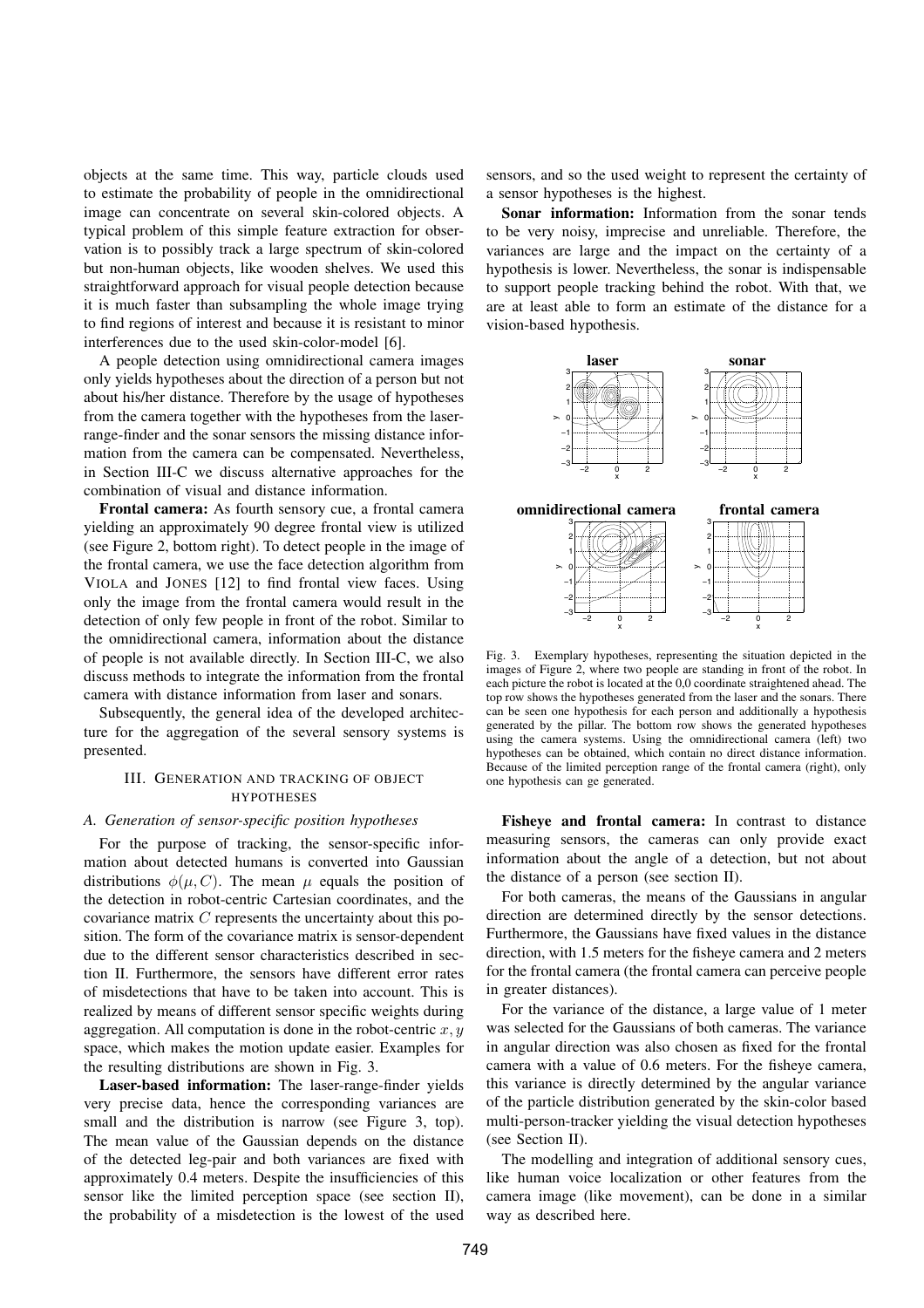### *B. Multi-hypotheses aggregation and tracking*

Tracking based on probabilistic methods attempts to improve the estimate  $x_t$  of the position of the people at time t. These estimates  $x_t$  are part of a local map or model M that contains all hypotheses around the robot. This map is used to aggregate the several sensor hypotheses as described in section III-A. Therefore, the movements of the robot  $\{u_1, ..., u_t\}$  and the observations about humans  $\{z_1, ..., z_t\}$  have to be taken into account. In other words, the posterior  $p(x_t|u_1, z_1, ..., u_t, z_t)$  is estimated. The whole process is assumed to be Markovian. So, the probability can be computed from the previous state probability  $p(x_{t-1})$ , the last executed movement  $u_t$  and the current observation  $z_t$ . The posterior is simplified to  $p(x_t|u_t, z_t)$ . After applying the Bayes rule, we get

$$
p(x_t|u_t, z_t) \propto p(z_t|x_t)p(x_t|u_t)
$$
\n(1)

where  $p(x_t|u_t)$  can be updated from  $p(x_{t-1}|u_{t-1}, z_{t-1})$ using the motion model of the robot and the assumptions about the typical movements of people (see Figure 4).

In the map or model, a set of weighted Gaussians  $M =$  $\{\mu_i, C_i, w_i | i \in [1, n]\}$  is used to represent the positions of people, where each Gaussian  $i$  is the estimation for one person.  $\phi_i(\mu_i, C_i)$  is a Gaussian centered at  $\mu_i$  with the covariance matrix  $C_i$ . The weight  $w_i$   $(0 < w_i \le 1)$  contains information about the probability to represent a person by the corresponding Gaussian.

Next, the current sensor specific hypotheses  $z_t$  have to be integrated, after they have been preprocessed as described in section III-A. If  $M$  does not contain any element at time  $t$ , all generated hypotheses from  $z_t$  are copied to M. Otherwise data association has to be done to determine which elements from  $z_t$  and M refer to the same hypothesis. For that purpose, different distance measures between the respective Gaussians  $\phi_i \in z_t$  and  $\phi_j \in M$  were investigated as association criterion. In a series of experimental investigations it turned out, that the simple Euclidian distance  $d_e$  leads to the best tracking results.

The determined distance is compared to a threshold. As long as there are distances lower than the threshold, the sensor hypothesis  $i$  and the map hypothesis  $j$  are merged. This is done by means of the *Covariance Intersection* rule [13].

By applying this rule, the resulting determinant is minimized by preferring the sharper distribution in the intersection process. With that, a very unreliable sensor input will have only minimal influence on the resulting hypothesis.

Sensor readings that do not match with any hypothesis of  $M$  are introduced as new hypothesis into  $M$ . The weight  $w_i$  is representing the certainty of the corresponding map hypothesis. The more sensors support this hypothesis, the higher this weight should be. If the weight passes a threshold  $\rho$ , the corresponding hypothesis is considered to be a person.

In the case of no corresponding sensor hypothesis, the weight of the map hypothesis is decreased (see Equation 2). There  $\Delta t$  is the duration since the last sensor update took



Fig. 4. The architecture of the tracking system: The observations  $z_{t,i}^{omni \text{ camera}}, z_{t,i}^{frontal \text{ camera}}, z_{t,i}^{laser}$  and  $z_{t,i}^{sonar}$  (see Section III-A) of the different sensory cues are combined in a local map  $M_t$  that contains a time varying number  $n(t)$  of estimates  $x_{t,j}$  around the robot using the *Covariance Intersection* rule [13]. The grey depicted elements are the extensions to the original tracking system. By using these extensions, information from both camera systems is combined with distance information from the laser and the sonar system.

place. d defines the time that has to pass to consider a person as lost in the map while no sensor has made a new detection that can be associated with this hypothesis.

$$
w_i(t+1) = w_i(t) - \Delta t \cdot d \tag{2}
$$

The weight is increased with each observation of any sensor using a specific value  $c_s$  while  $f_s$  is the sensors observation frequency.

$$
w_i(t+1) = w_i(t) + \frac{c_s}{f_s}
$$
 (3)

By means of choosing each  $c_s$  less than d we can reach that a hypothesis must be supported by at least two sensors so that false positives will be reduced.

### *C. Extensions to distinguish different people*

Using the discussed sensory cues purely results in a problem when merging map hypotheses with small variances with a hypothesis from the vision system, which has a large variance in distance direction (see Figure 5 left). In the consequence, the mean values of the Gaussian with the small variances are shifted to the fixed mean value of the Gaussian of the visual cue. Second, by merging the covariances of the map hypothesis with the hypothesis from the vision system, specific distance information represented in the small variances of the map hypothesis get also lost (see Figure 5 right). In the result, after a few observations people in the same direction at different distances can not be distinguished any longer.

There are different ways to handle these problems. First, if a sensor hypothesis will matches more than one map hypothesis, it is merged to the closest one only. Another way is the combination of the distance independent visual hypotheses with distance dependent information from the laser and sonar system before the observations are merged in the map model (see the grey depicted extensions in the middle of Figure 4). This integration of distance information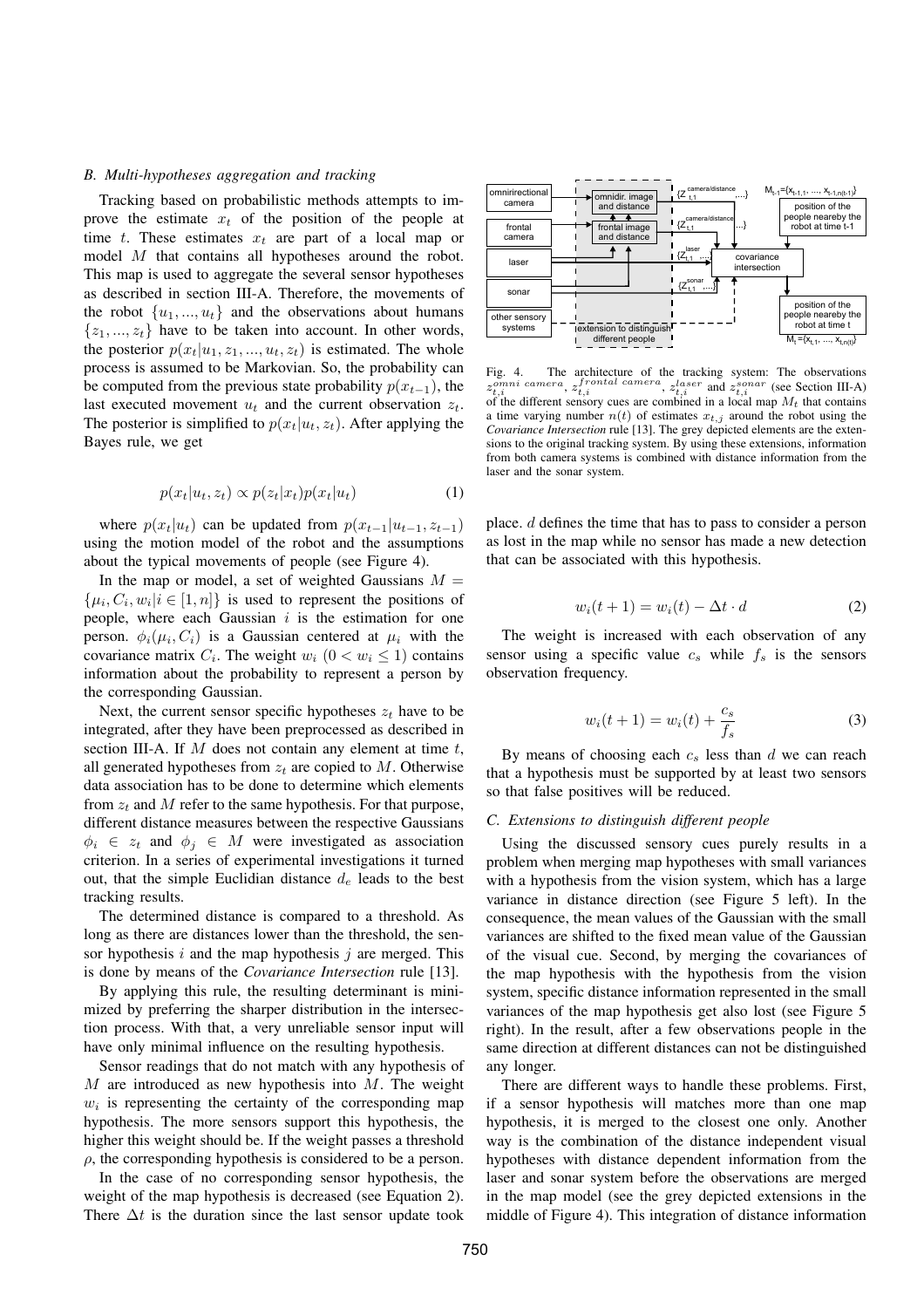into visual data can be achieved by implicit assumptions about the distance of a person using the camera images. Assuming a mean body height, it would be possible to give a rough estimate about the distance of a person to the robot. Due to the known position of the camera, it is possible to distinguish at least a few rough distance classes based on the vertical position of the skin-color region in the omnidirectional camera image. Using the frontal camera and face detection, the size of the face in the image is reciprocally proportional to the distance. In the consequence, the means and the variances for the Gaussian distributions could be approximated either by explicit distance information or by implicit assumptions about mean people's height and mean face sizes.

In our current work, we have investigated all discussed extensions. The obtained results showed, that the accuracy of the tracker could be improved using each discussed approach. However, to demonstrate the pure functionality of our tracker, in Section IV we present the results obtained from the version without using any extension.



Fig. 5. Merging a hypothesis with small variances with a hypothesis obtained from the vision system (left) results in a hypothesis with wrong distance information (right).

### IV. EXPERIMENT, INVESTIGATION AND DISCUSSION

The presented system is in practical use on our robot HOROS in a real-world environment, a university building. The fact of a changing illumination in different rooms and hallways and numerous distractions in form of chairs and tables is quite challenging.

To evaluate our multimodal multi-person tracker we obtained data from an experimental setup, where the robot was standing in a foyer and people moved around it. The environment contained several distracting objects, like a pillar and some skin-colored objects. As depicted in the aggregation example in Figure 6, no sensor modality alone was able to detect all the people and their position correctly. Only aggregation over several sensor modalities and temporal integration led to the proper result.

The whole experimental setup was monitored by a further top-down camera mounted above the robot. Because the robot did not move in this experimental setup, we were able to get a reference of the positions of the robot and the people moving around it for about fifteen minutes (see Figure 6 top). To get our ground truth, each person recorded had to

wear a red colored hat, which could be tracked easily in the top down images. Because of the distortion in the topdown camera and the perspective projection, varying heights of the persons and other sources of noise the accuracy of our baseline was limited to about 20 cm.



Fig. 6. **Aggregation example.** The upper picture shows the real scene from a bird's eye view. Two people are standing in front of the robot. The four figures in the middle row show the current hypotheses generated by fisheye camera, frontal camera, laser-range-finder, and sonars. No sensor on its own can represent the situation correctly. The final picture on the bottom displays the aggregated result from the sensors and the previous timestep. This is a correct and sharpened representation of the current situation.

To compare the quality of the tracker, first the detection rate has been evaluated by searching for a tracker hypothesis for each known person position in a top-down image. Taking into account the noise in the baseline a person is counted as a detection if the distance between tracker hypothesis and top-down position is below 50 cm. To get an impression up to what range the tracker is able to find people, the detection rate has been evaluated for different distances of people to the robot.



Fig. 7. This picture shows the detection rates obtained from the multimodal multi-person tracker for different distances to the robot. Above 2 m the benefit of using multiple sensors (solid line) over a laser only tracker (dotted line) becomes clearly visible.

Fig. 7 shows this result: Up to a distance of 2.5 m nearly 80% of the persons in the top-down image have been